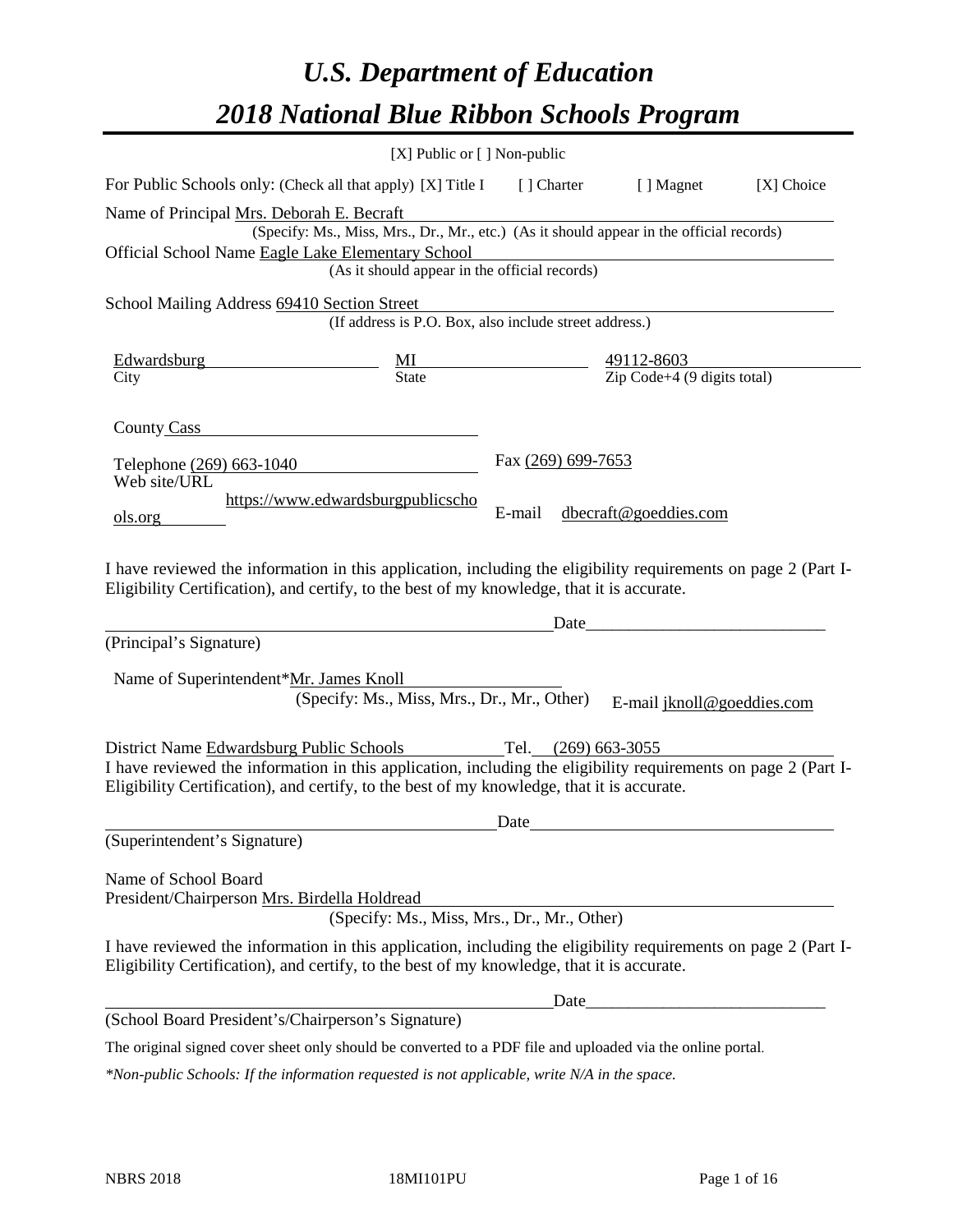The signatures on the first page of this application (cover page) certify that each of the statements below, concerning the school's eligibility and compliance with U.S. Department of Education and National Blue Ribbon Schools requirements, are true and correct.

- 1. The school configuration includes one or more of grades K-12. (Schools on the same campus with one principal, even a K-12 school, must apply as an entire school.)
- 2. All nominated public schools must meet the state's performance targets in reading (or English language arts) and mathematics and other academic indicators (i.e., attendance rate and graduation rate), for the all students group and all subgroups, including having participation rates of at least 95 percent using the most recent accountability results available for nomination.
- 3. To meet final eligibility, all nominated public schools must be certified by states prior to September 2018 in order to meet all eligibility requirements. Any status appeals must be resolved at least two weeks before the awards ceremony for the school to receive the award.
- 4. If the school includes grades 7 or higher, the school must have foreign language as a part of its curriculum.
- 5. The school has been in existence for five full years, that is, from at least September 2012 and each tested grade must have been part of the school for the past three years.
- 6. The nominated school has not received the National Blue Ribbon Schools award in the past five years: 2013, 2014, 2015, 2016, or 2017.
- 7. The nominated school has no history of testing irregularities, nor have charges of irregularities been brought against the school at the time of nomination. The U.S. Department of Education reserves the right to disqualify a school's application and/or rescind a school's award if irregularities are later discovered and proven by the state.
- 8. The nominated school has not been identified by the state as "persistently dangerous" within the last two years.
- 9. The nominated school or district is not refusing Office of Civil Rights (OCR) access to information necessary to investigate a civil rights complaint or to conduct a district-wide compliance review.
- 10. The OCR has not issued a violation letter of findings to the school district concluding that the nominated school or the district as a whole has violated one or more of the civil rights statutes. A violation letter of findings will not be considered outstanding if OCR has accepted a corrective action plan from the district to remedy the violation.
- 11. The U.S. Department of Justice does not have a pending suit alleging that the nominated school or the school district as a whole has violated one or more of the civil rights statutes or the Constitution's equal protection clause.
- 12. There are no findings of violations of the Individuals with Disabilities Education Act in a U.S. Department of Education monitoring report that apply to the school or school district in question; or if there are such findings, the state or district has corrected, or agreed to correct, the findings.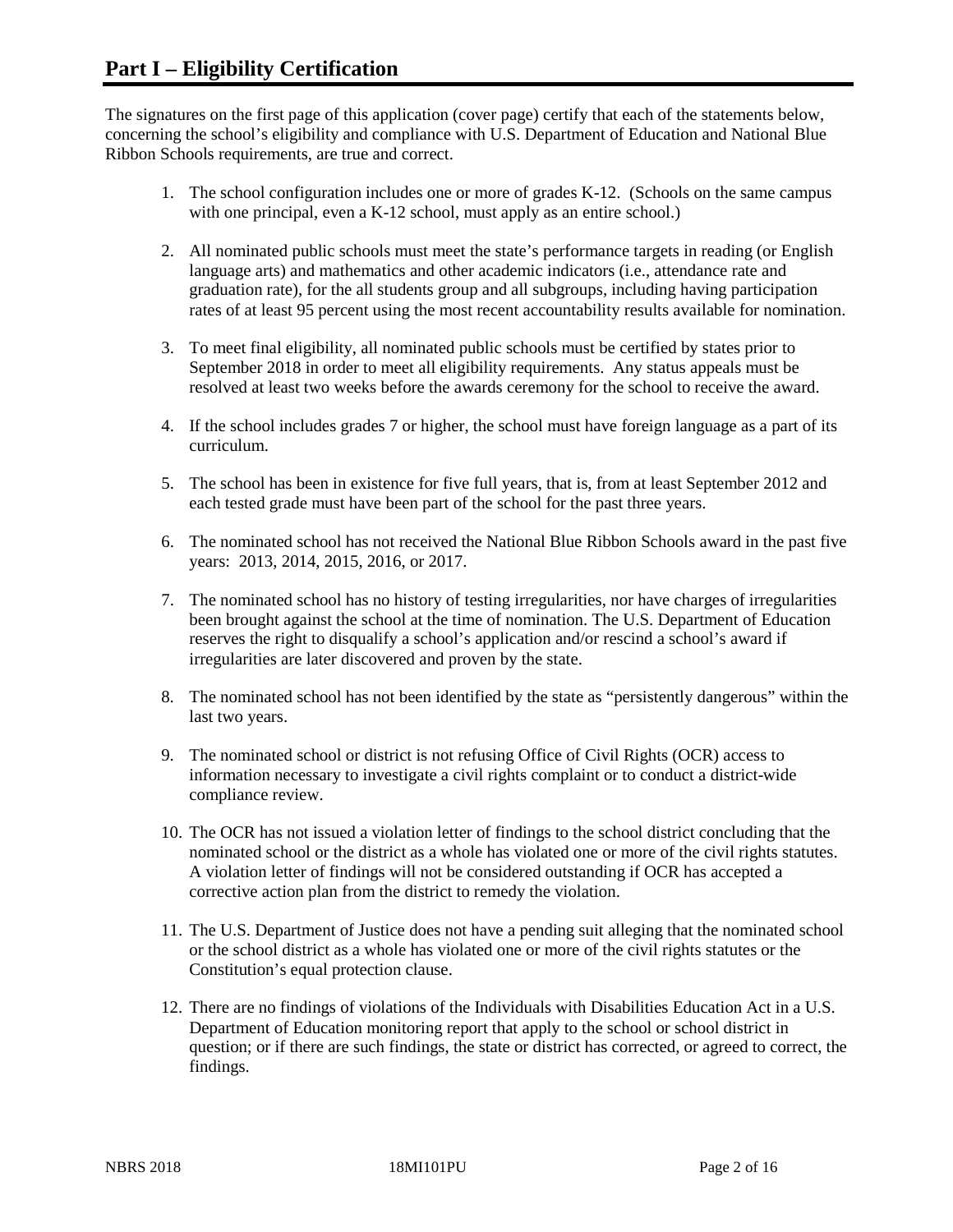# **PART II - DEMOGRAPHIC DATA**

#### **Data should be provided for the most recent school year (2017-2018) unless otherwise stated.**

#### **DISTRICT**

1. Number of schools in the district  $\frac{3}{2}$  Elementary schools (includes K-8) (per district designation): 1 Middle/Junior high schools 1 High schools 0 K-12 schools

5 TOTAL

**SCHOOL** (To be completed by all schools)

2. Category that best describes the area where the school is located:

[] Urban or large central city

[ ] Suburban

[X] Rural or small city/town

3. Number of students as of October 1, 2017 enrolled at each grade level or its equivalent in applying school:

| Grade                           | # of         | # of Females | <b>Grade Total</b> |
|---------------------------------|--------------|--------------|--------------------|
|                                 | <b>Males</b> |              |                    |
| <b>PreK</b>                     | 0            | $\Omega$     | 0                  |
| K                               | 0            | 0            | 0                  |
| 1                               | 0            | 0            |                    |
| 2                               | 93           | 104          | 197                |
| 3                               | 107          | 87           | 194                |
| 4                               | 0            | 0            | 0                  |
| 5                               | 0            | 0            | 0                  |
| 6                               | 0            | 0            | 0                  |
| 7                               | 0            | 0            | 0                  |
| 8                               | 0            | 0            | 0                  |
| 9                               | 0            | 0            | 0                  |
| 10                              | 0            | 0            | 0                  |
| 11                              | 0            | 0            | 0                  |
| 12 or higher                    | 0            | 0            | 0                  |
| <b>Total</b><br><b>Students</b> | 200          | 191          | 391                |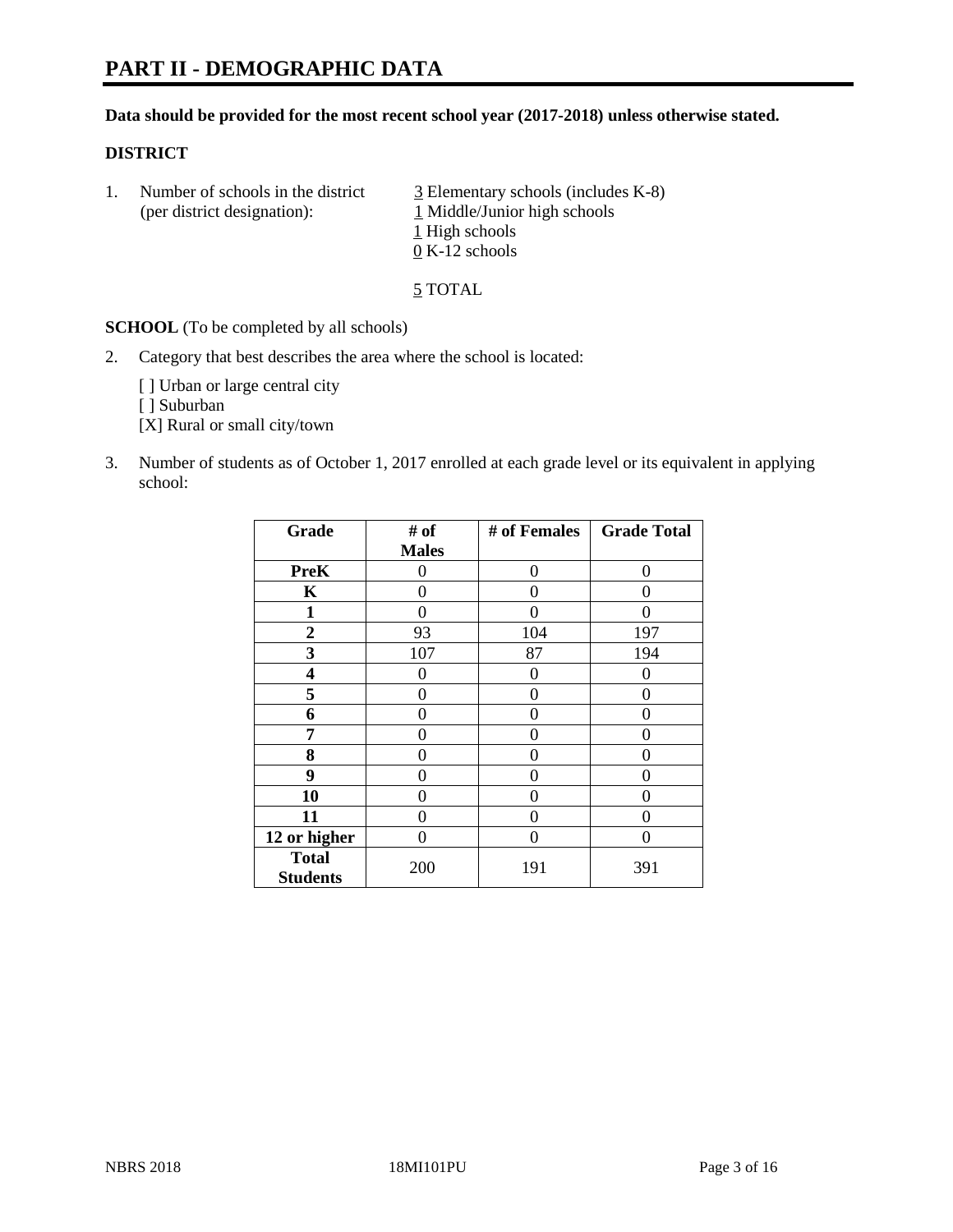4. Racial/ethnic composition of  $1\%$  American Indian or Alaska Native the school: 1 % Asian

 % Black or African American % Hispanic or Latino % Native Hawaiian or Other Pacific Islander 86 % White % Two or more races **100 % Total**

(Only these seven standard categories should be used to report the racial/ethnic composition of your school. The Final Guidance on Maintaining, Collecting, and Reporting Racial and Ethnic Data to the U.S. Department of Education published in the October 19, 2007 *Federal Register* provides definitions for each of the seven categories.)

5. Student turnover, or mobility rate, during the 2016 – 2017 school year: 10%

If the mobility rate is above 15%, please explain.

This rate should be calculated using the grid below. The answer to (6) is the mobility rate.

| <b>Steps For Determining Mobility Rate</b>         | Answer |
|----------------------------------------------------|--------|
| (1) Number of students who transferred to          |        |
| the school after October 1, 2016 until the         | 11     |
| end of the 2016-2017 school year                   |        |
| (2) Number of students who transferred             |        |
| <i>from</i> the school after October 1, 2016 until | 29     |
| the end of the 2016-2017 school year               |        |
| (3) Total of all transferred students [sum of      |        |
| rows $(1)$ and $(2)$ ]                             | 40     |
| (4) Total number of students in the school as      |        |
| of October 1, 2016                                 | 391    |
| (5) Total transferred students in row (3)          |        |
| divided by total students in row (4)               | 0.10   |
| $(6)$ Amount in row $(5)$ multiplied by 100        |        |

6. English Language Learners (ELL) in the school:  $1\%$ 

3 Total number ELL

Specify each non-English language represented in the school (separate languages by commas): Spanish, Tagalog

7. Students eligible for free/reduced-priced meals: 36 % Total number students who qualify:  $140$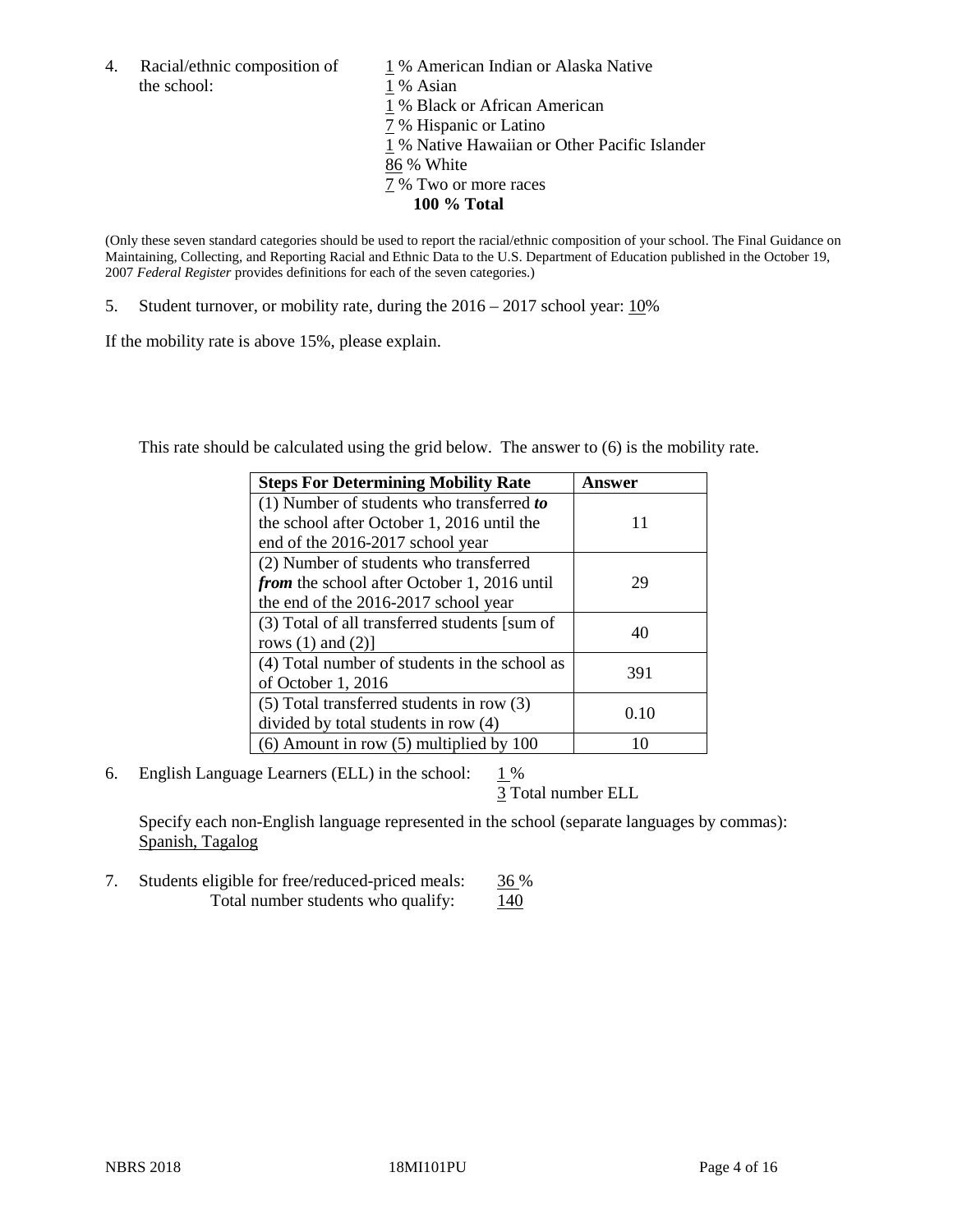49 Total number of students served

Indicate below the number of students with disabilities according to conditions designated in the Individuals with Disabilities Education Act. Do not add additional conditions. It is possible that students may be classified in more than one condition.

| 6 Autism                  | $\underline{0}$ Multiple Disabilities   |
|---------------------------|-----------------------------------------|
| 0 Deafness                | 0 Orthopedic Impairment                 |
| 0 Deaf-Blindness          | 2 Other Health Impaired                 |
| 0 Developmentally Delayed | 9 Specific Learning Disability          |
| 0 Emotional Disturbance   | 32 Speech or Language Impairment        |
| 0 Hearing Impairment      | 0 Traumatic Brain Injury                |
| 1 Intellectual Disability | 0 Visual Impairment Including Blindness |

- 9. Number of years the principal has been in her/his position at this school:  $6$
- 10. Use Full-Time Equivalents (FTEs), rounded to nearest whole numeral, to indicate the number of school staff in each of the categories below:

|                                                                                                                                                                                                                                | <b>Number of Staff</b> |
|--------------------------------------------------------------------------------------------------------------------------------------------------------------------------------------------------------------------------------|------------------------|
| Administrators                                                                                                                                                                                                                 |                        |
| Classroom teachers including those<br>teaching high school specialty<br>subjects, e.g., third grade teacher,<br>history teacher, algebra teacher.                                                                              | 15                     |
| Resource teachers/specialists/coaches<br>e.g., reading specialist, science coach,<br>special education teacher, technology<br>specialist, art teacher, etc.                                                                    | 6                      |
| Paraprofessionals under the<br>supervision of a professional<br>supporting single, group, or classroom<br>students.                                                                                                            | 3                      |
| Student support personnel<br>e.g., guidance counselors, behavior<br>interventionists, mental/physical<br>health service providers,<br>psychologists, family engagement<br>liaisons, career/college attainment<br>coaches, etc. | $\mathfrak{D}$         |

11. Average student-classroom teacher ratio, that is, the number of students in the school divided by the FTE of classroom teachers, e.g., 22:1 26:1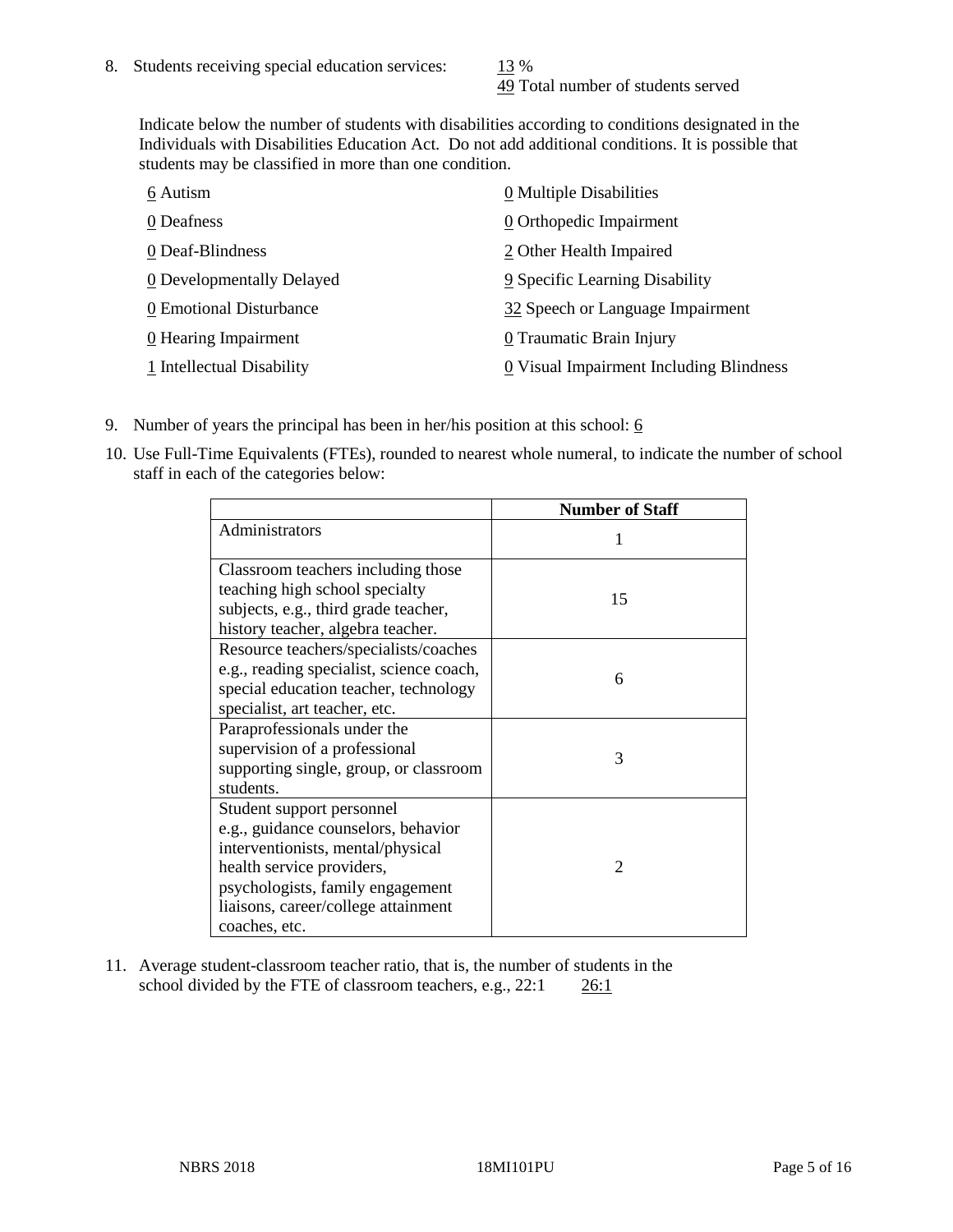12. Show daily student attendance rates. Only high schools need to supply yearly graduation rates.

| <b>Required Information</b> | 2016-2017 | $2015 - 2016$ | 2014-2015 | 2013-2014 | 2012-2013 |
|-----------------------------|-----------|---------------|-----------|-----------|-----------|
| Daily student attendance    | 94%       | 96%           | 96%       | 96%       | 96%       |
| High school graduation rate | 0%        | 0%            | 0%        | 9%        | 0%        |

#### 13. **For high schools only, that is, schools ending in grade 12 or higher.**

Show percentages to indicate the post-secondary status of students who graduated in Spring 2017.

| <b>Post-Secondary Status</b>                  |              |
|-----------------------------------------------|--------------|
| Graduating class size                         |              |
| Enrolled in a 4-year college or university    | 0%           |
| Enrolled in a community college               | 0%           |
| Enrolled in career/technical training program | 0%           |
| Found employment                              | 0%           |
| Joined the military or other public service   | 0%           |
| Other                                         | $\gamma_{0}$ |

14. Indicate whether your school has previously received a National Blue Ribbon Schools award. Yes No X

If yes, select the year in which your school received the award.

15. In a couple of sentences, provide the school's mission or vision statement.

To maximize all students' potential to be successful in life.

16. **For public schools only**, if the school is a magnet, charter, or choice school, explain how students are chosen to attend.

The Board of Education (BOE) votes annually during their March meeting as to the district's participation in Michigan Schools of Choice program for the following school year. Applications are accepted in the spring and fall each year the BOE approves participation in the program.

Eagle Lake Elementary School welcomes applications for enrollment to our Schools of Choice program from interested families with children in second and third grade living in the Lewis Cass Intermediate School District (ISD) and any contiguous ISD (Berrien, Van Buren and St. Joseph) in Michigan may apply. Families living in Indiana may also apply as tuition students. Applicants are screened for regular school attendance, adherence to expected code of conduct, and academic performance. Eagle Lake Elementary School's enrollment is made up of 25% School of Choice students, a clear indication of the trust the surrounding community places on the educational experience that is provided to their children here.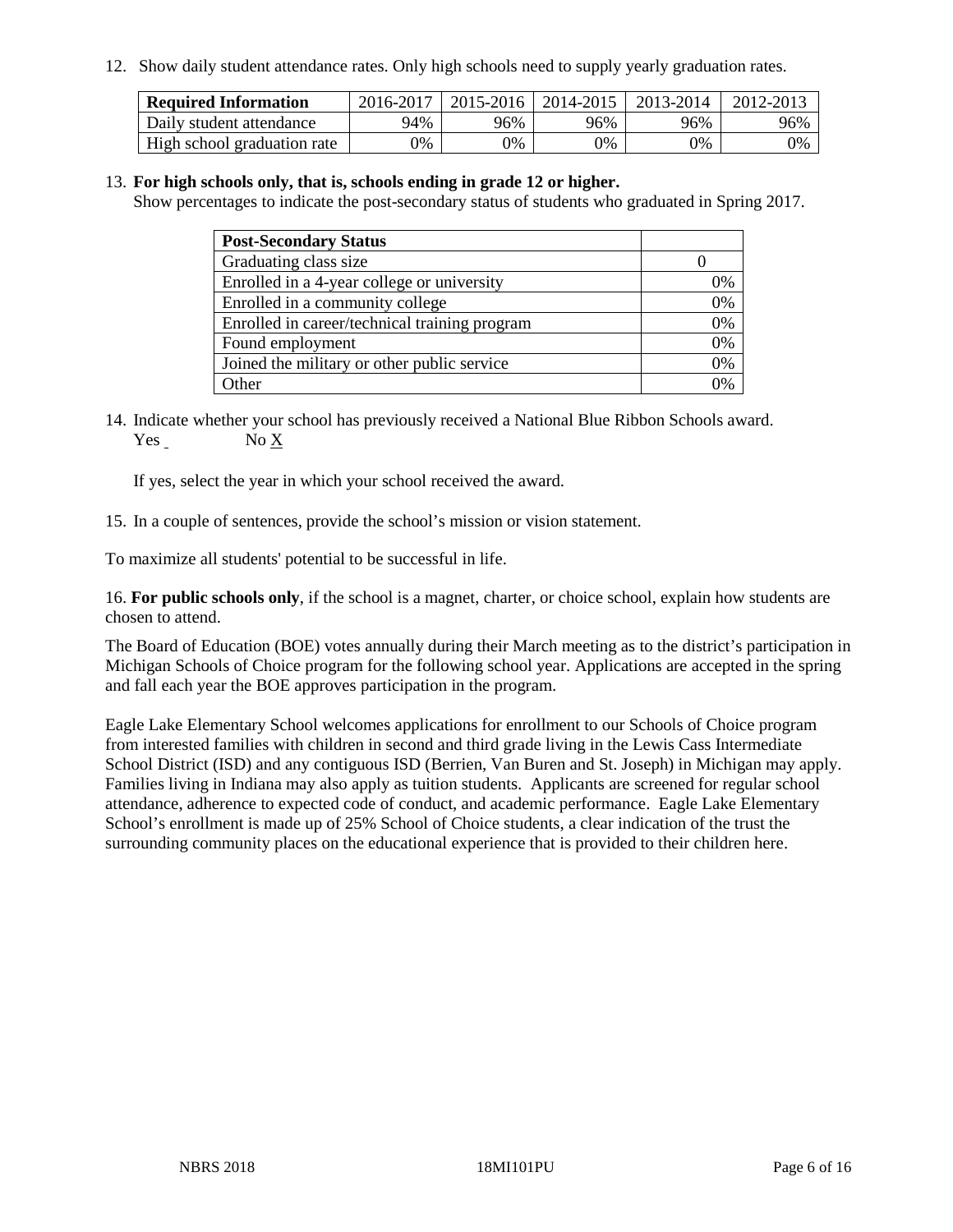# **PART III – SUMMARY**

The school colors of Eagle Lake Elementary School are orange and blue. The pervasiveness of the color scheme around Edwardsburg demonstrates the integral place the school system has within our community, from the orange and blue street signs and lawn ornaments in the village to the school board president using her own personal funds to supply all staff members with a gift bag of orange items to start the school year. A quick Google search shows that orange is synonymous with adventure, optimism, determination, and encouragement, while blue exemplifies dependability, wisdom, trust, and intelligence. These complimentary colors truly embody what we do on a daily basis. We combine passion, pride, and purpose to create something special - an environment of excellence for educating children.

Eagle Lake Elementary School proudly continues a fine tradition of providing an exemplary educational experience for all students. An NCA-accredited school for the past 25 years, and most recently awarded International Accreditation by AdvancED, Eagle Lake Elementary School is home to all of the second and third grade students at Edwardsburg Public Schools (EPS). Eagle Lake Elementary School considers itself the bridge between EPS's Primary School (K-1) where students "learn to read" and the Intermediate School (4-5) where students "read to learn." Staff from all three buildings meet to discuss students who need additional support and schedule Transition Days to ensure student success academically and emotionally from building to building.

We are located in Edwardsburg, a small rural village in the southwestern corner of Michigan, a region known colloquially as Michiana. Our school nickname of Eddies comes from our hometown of Edwardsburg. Edwardsburg is a bedroom community to larger cities across the state line in Indiana, including Elkhart, Granger, Mishawaka, and South Bend. This larger urban area affords our families greater financial stability and diversifies the socio-economic population EPS serves. The EPS district is approximately 62 square miles with five townships within its boundaries. The rural location makes EPS the cultural center of the community. School programs result in standing room only crowds at the Performing Arts Center (PAC). Spirit Days are held throughout the year where students demonstrate school pride while also aiding community efforts like the food pantry. School and community are firmly intertwined.

As a district of choice and of choices, Eagle Lake Elementary School has earned the reputation of offering a first class education for children. The staff is a skilled team of dedicated professionals that provides a secure, caring, and nurturing environment for all of our almost 400 students. Building staff consists of one full time administrator, 15 classroom teachers, 6 resource/specialist teachers, 3 paraprofessionals, 2 student support personnel as well as 9 non-instructional staff members. Our student body is evenly divided between male (51.7%) and female (48.3%) with 86% identifying as white and 35.8% as economically disadvantaged. Within our school, we offer a variety of educational programs to meet the diverse needs of our population. Parents have the opportunity to select the type of classroom setting that will best fit their child, ranging from gender specific, looping, and multi-age to traditional single grade classrooms.

Eagle Lake Elementary School is grade specific, housing only second and third graders. As such, we focus on solidifying foundation skills in reading and math. Having consolidated the grade levels at one building allows staff many opportunities to collaborate. Staff in each grade level works collaboratively on weekly lesson plans, no matter what program area. Because of our looping and multiage offerings, staff has a thorough understanding of the curriculum for both second and third grade. Teachers have prepared comprehensive grade level maps in all content areas to ensure high standards for all students. These curriculum maps are aligned to the College and Career Readiness Standards (CCRS) and include common assessments to inform high quality instruction and accountability. School staff meets regularly to monitor student achievement and evaluate instructional effectiveness. This data analysis allows staff to support student success through reteaching, remediation, and extension activities as appropriate.

Parents have many opportunities to participate, giving them a vested interest in the success both of their child and the school. Our Parent Teacher Organization (PTO) provides financial support for items like playground equipment, additional field trips, and author visits. Many PTO, extended family, and community members volunteer at the school. These volunteers provide academic support, special events, and numerous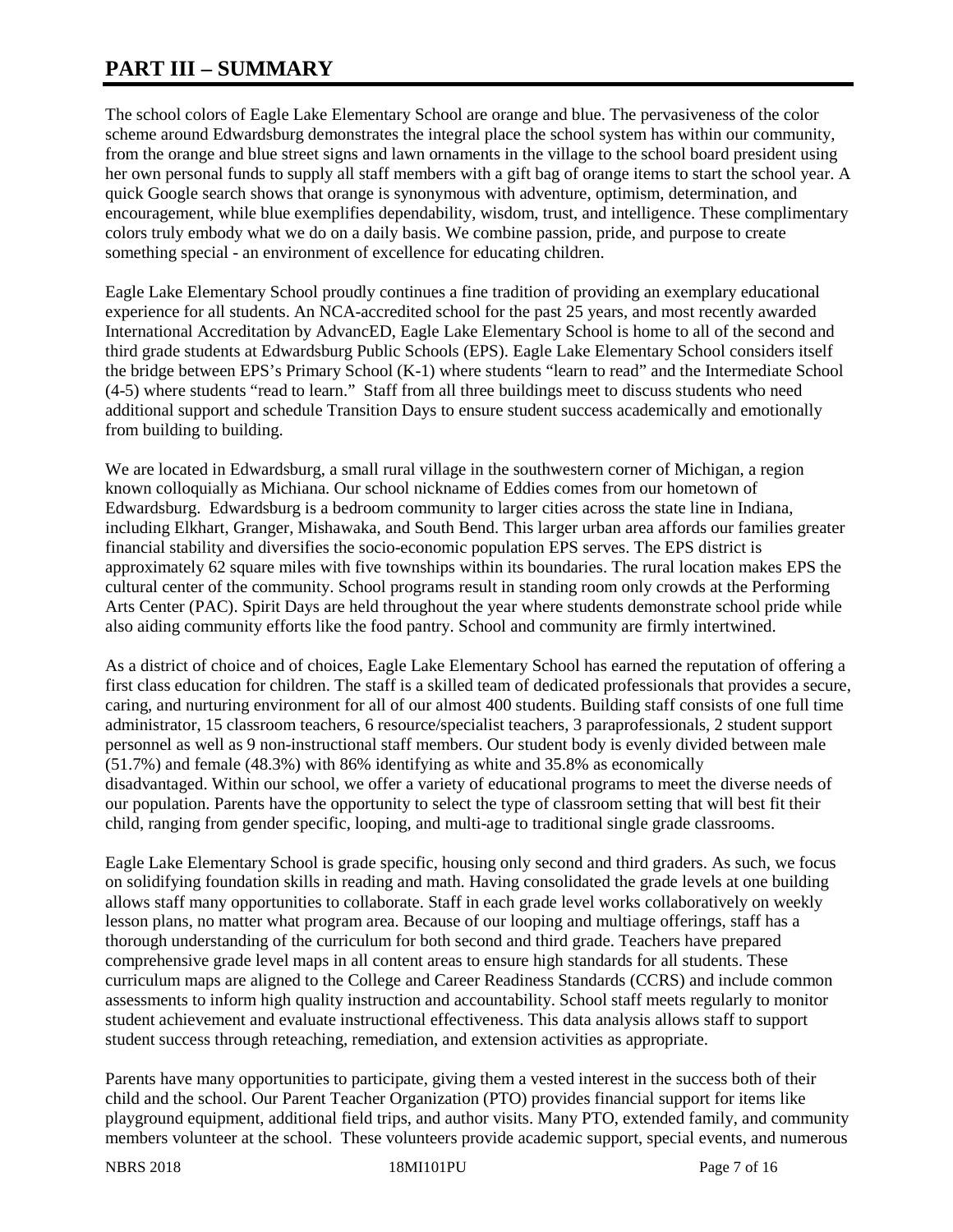other activities.

Eagle Lake Elementary School embodies a safe and welcoming environment, focused on helping every student achieve academic, emotional, and behavioral success. It is strengthened through the use of schoolwide Positive Behavioral Interventions and Supports (PBIS). The building expectations of Personal Best, Active Learning, Respect, and Trustworthiness (P.A.R.T.) are taught, recognized, and celebrated throughout the year. Each incoming student is provided a t-shirt with the image of our school mascot, Eddie, and the slogan "Eddies do their P.A.R.T." to reinforce and solidify this team culture.

Eagle Lake Elementary School is a community of professionals passionate about children and their opportunity to grow academically, physically, socially, and emotionally. We appreciate the opportunity to demonstrate our pride, passion, and purpose as a National Blue Ribbon School.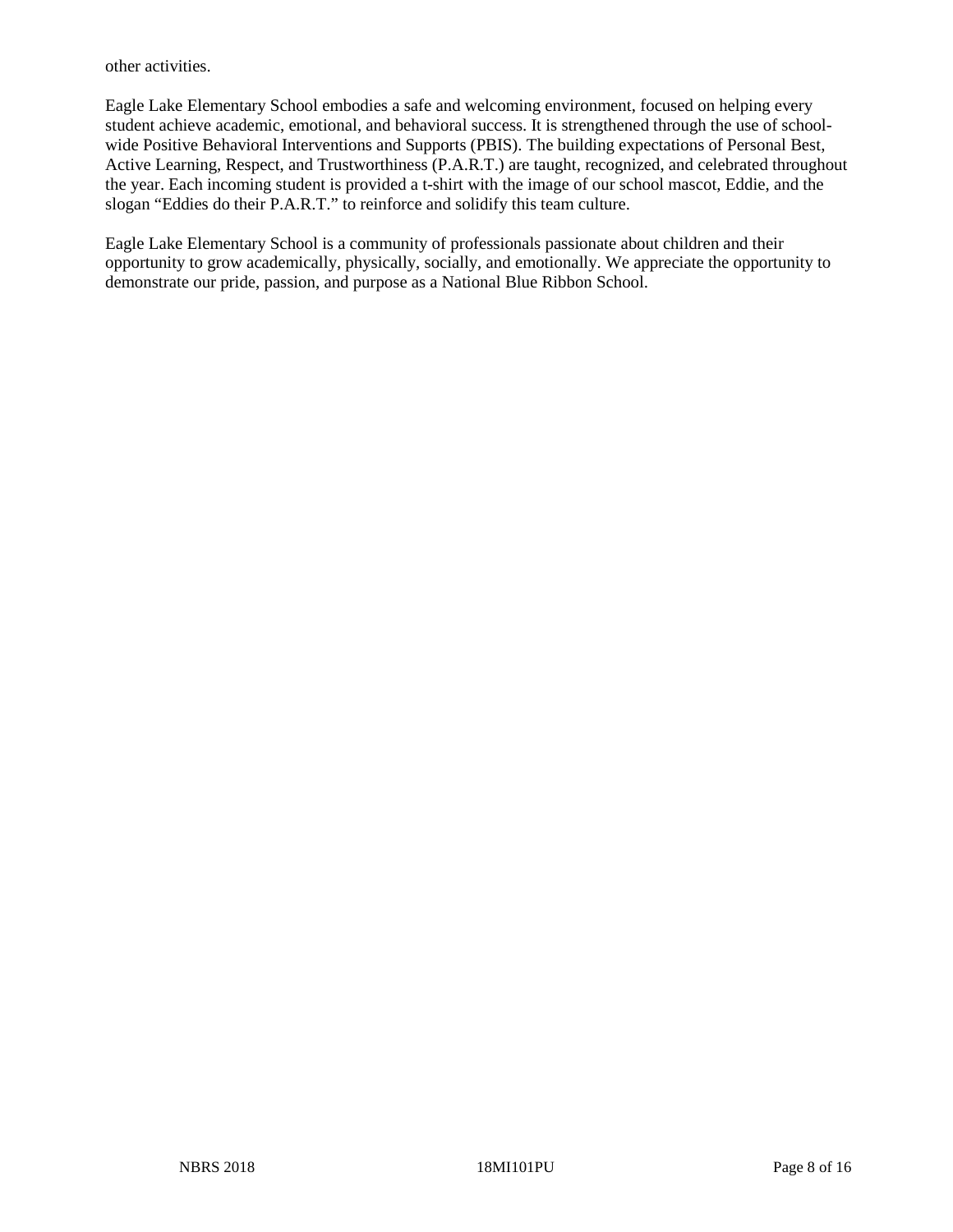# **1. Core Curriculum:**

Eagle Lake Elementary School, a building of only second and third grade students, has a comprehensive curriculum, aligned to the Michigan CCRS, which includes high standards and relevance for all students. Grade level content maps are utilized in all content areas, ensuring a focused delivery across all program areas. Curriculum alignment was ensured by K-12 curriculum committees at the district level. Staff also consulted the Michigan Association of Intermediate School Administrators (MAISA) curriculum maps that are available through the Oakland Intermediate School District (ISD) Atlas Rubicon site as a framework on which to build.

English Language Arts is taught with a balanced literature approach. All students receive at least 120 minutes of Language Arts instruction daily, focusing on the five essential components of reading: phonics, phonemic awareness, vocabulary, comprehension, and fluency. To ensure all students meet and exceed the expected standards, students are provided with leveled texts based on academic readiness. Teachers have been trained to engage students in thinking and discussions using Depth of Knowledge (DOK) questions. Wilson Fundations multi-sensory structured program provides a core supplement to the leveled texts and grammar lessons in supporting students' language growth. Each grade level has common writing prompts and rubrics, supporting the three main types of writing: expository, narrative, and opinion. Teachers develop entering second graders into readers and writers of structured, detailed multi-paragraph texts by the end of third grade. Comprehension skills are built by scaffolding instruction from whole group settings to small groups that enrich or remediate based on student needs. Students are encouraged to read at home and school through participation in our school-wide reading incentive program.

Math standards are taught using Everyday Mathematics. The program has been in use for many years in the district. When the CCRS were implemented we added additional support using Engage New York and MAISA units. Everyday Mathematics provides research-based strategies and algorithms within a spiral curriculum to promote student mastery. Daily math instruction includes ten minutes of fact fluency practice as well as direct whole and small group instruction. As students achieve mastery of fact fluency, they are celebrated in many ways. Teachers exercise a variety of instructional strategies including; vocabulary development, 2-step problem solving, modeling, turn-pair-share, games, and technology supported learning. Students' learning is closely monitored using different tools and approaches to gather information about their needs. Teacher observation and formative assessments provide student feedback focused on improvement and in-the moment adjustment to instruction. Common benchmark and summative assessments provide growth and proficiency data. Third grade students have the opportunity to participate in Math-a-Rama at the county level, where students have consistently been one of the top scoring teams in the competition.

Science instruction is delivered through Battle Creek's hands-on, inquiry-based science kits. Using Next Generation Science Standards (NGSS), our students demonstrate proficiency in developing and using models, planning and carrying out investigations, analyzing and interpreting data, and constructing explanations and designing solutions within each Disciplinary Core Idea (DCI). As students design, construct, and test models for a specific purpose, they develop skills in problem solving and perseverance as modifications to their models become necessary. Our annual Science Fair has become an avenue for students to share in the enthusiasm and excitement created in science class through their projects. Each February, a group of third grade students have the opportunity to participate in an Elementary Science Olympiad at the county level.

The goal of Eagle Lake Elementary School's social studies curriculum is to prepare students to be informed, active, and responsible citizens. In second grade, the curriculum focus is learning about and having a positive impact on the local community. Over the past few years, students have been instrumental in securing a new directional sign for the school, new orange and blue street signs for the village, repair of the main railroad crossing in town, support of a bike path for the community, and most recently the addition of a butterfly garden on the school grounds. Third grade students learn about civics, economics, government, and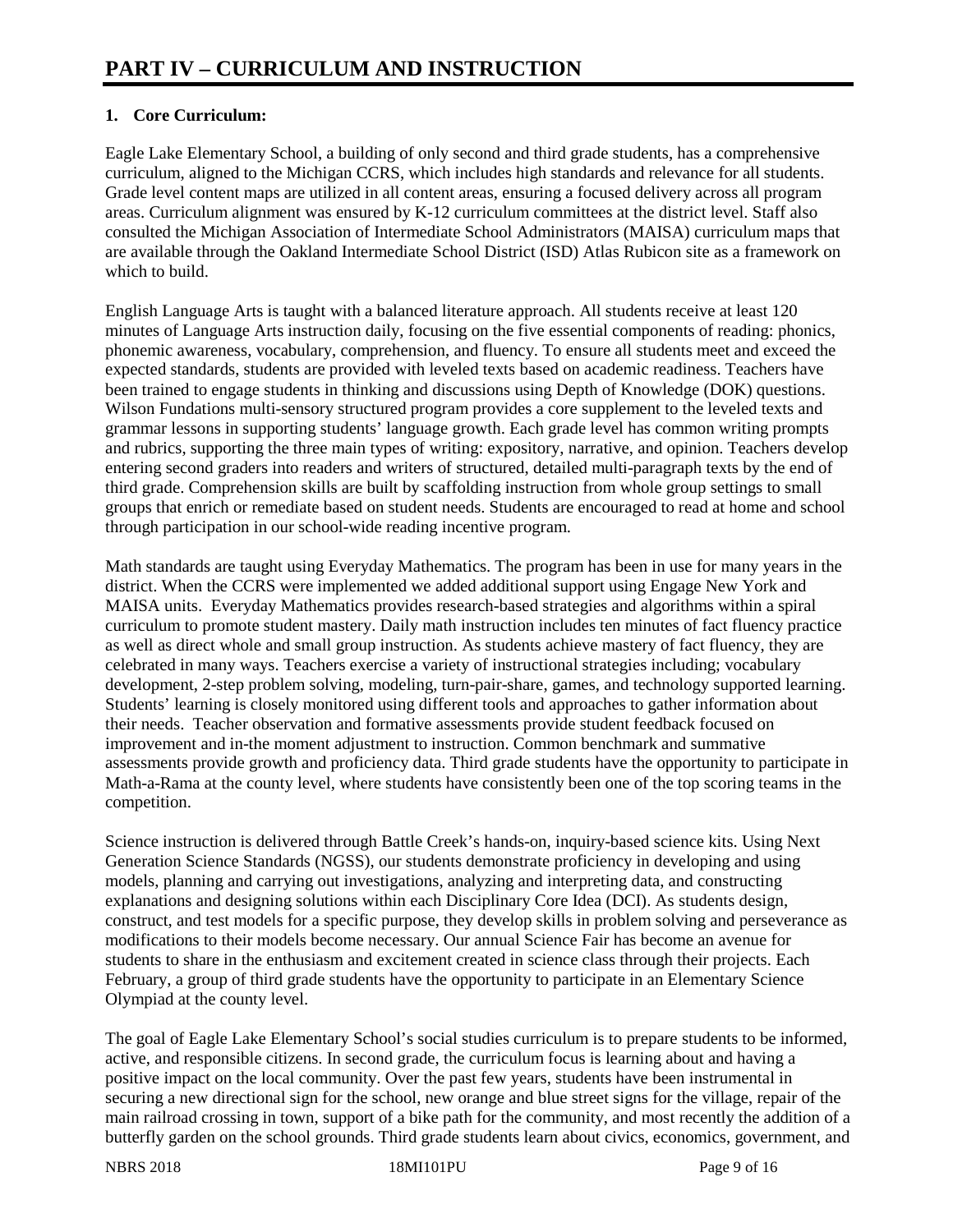geography through the rich history of Michigan. Teachers supplement the curriculum with materials from the Michigan Open Book Project and teacher-created audiovisuals. Each spring, students have the opportunity to showcase their knowledge through a cumulative Michigan project presented to students, staff, and parents during a "Where in Michigan" day. Hands-on field trips and spring market day experiences are annual extensions of the social studies curriculum.

### **2. Other Curriculum Areas:**

At Eagle Lake Elementary School, all students are provided opportunities for extension and enrichment of the curriculum. We are fortunate to have certified staff in music, physical education, and library. All students have one thirty-minute class in library and two thirty-minute classes in music and physical education weekly.

In library, the media specialist works with instructional staff and school curriculum maps to extend learning for the students, assisting with technology and materials. Students practice independent reading with the AR program as well as free choice books during library time. Students relish these reading opportunities as evidenced by the first six months of library circulation for the 2017/2018 school year, which equaled 19,877 books. Total circulation for the 2016/2017 school year was 34,928, an average of almost fifty books per student!

Students have practiced authentic persuasive writing by writing letters to request book purchases, which are added to the library collection as budgets allow. Third grade students participate in research projects related to social studies and music with slides being used as an introduction to the music program. Second grade students do group research on science topics such as erosion and native flora and fauna before a field trip to Warren Dunes State Park to observe what they learned in a natural setting. Read alouds and book discussions are used to extend classroom learning, often in conjunction with Behavior Intervention Services, for social learning opportunities within the safe confines of fiction, giving students strategies for resolving situations when encountered in real life.

With our one-to-one Chromebook initiative, opportunities abound for students to access technology, which serves as a focal point for our instructional strategies. Students participate in digital citizenship activities, which are reinforced throughout the school year. Students use online databases for research. They learn to create documents and slides to communicate what they have learned. The school participates in the Hour of Code each year, providing students practice in coding both through Hour of Code activities and through Scratch, giving them valuable practice in logical thinking and problem-solving, as well as a beginning understanding of how the technology they consume is created. Some students have created personal accounts at home with parental approval to continue building digital programs for a variety of purposes.

Music classes at Eagle Lake Elementary School are divided among two highly qualified music educators. Students experience and practice musical skills in singing, playing instruments, performance, music history and culture. Technology allows the music teachers to provide all students with access to music for practice and performance, which can be used at home or at school, not to mention links to performances and other activities to extend music learning beyond the classroom. All students have the opportunity to learn a varied repertoire of music related to a specific theme, which is performed for the community at the PAC. Concert themes include multiculturalism and citizenship, reinforcing social studies concepts.

NBRS 2018 18MI101PU Page 10 of 16 Physical Education (PE) classes at Eagle Lake Elementary School are divided among two highly qualified physical educators. Students learn fundamental motor skills and movement concepts, responsible personal and social behavior that respects self and others, dance, beginning team activities, fitness testing and the necessary skills to promote a healthy lifestyle. At Edwardsburg we work with all students, including those with diverse abilities, by differentiating the instruction and activities to meet the needs of all students. This is accomplished by communicating with parents and other school staff. Students are given additional opportunities for physical activity outside the PE class. The PE staff supports the American Heart Association with a Jump-A-Thon once a year for students in grades one through five. Students team up to jump rope for over an hour and are provided with information for maintaining a healthy heart and body. The Jump-A-Thon also enables students to practice the civic skills of the social studies curriculum by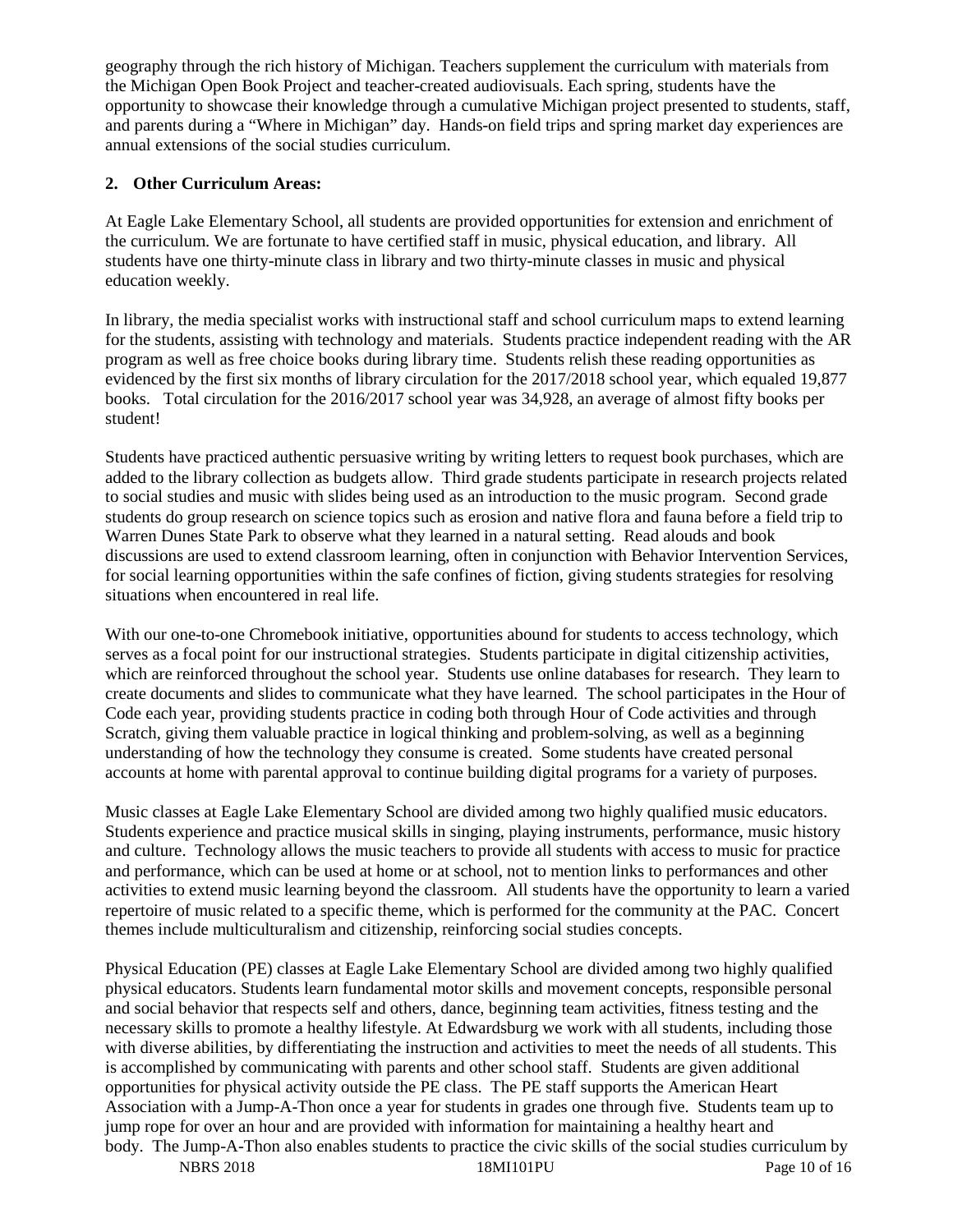supporting an organization for the common good. In fact, a second grade teacher indicated students specifically mentioning the Jump-A-Thon as an example of compassion and furthering the public good during a social studies class discussion. Each year our students also participate in the world-wide event called ACES Day (All Children Exercise Simultaneously). The purpose of ACES Day is to motivate and remind all participants of the importance of exercise and physical activity, creating an atmosphere of community and celebration.

#### **3. Instructional Methods, Interventions, and Assessments:**

Instruction in all core curricular areas is delivered using a Multi-Tiered System of Support (MTSS) model. Tier I instruction involves classroom teachers providing effective core instruction of the Michigan CCRS to all students using evidence-based programs. Teachers utilize multiple methods of instruction to reach all learners and all learning styles. Songs are used to teach math facts, principles of grammar, and science concepts. Whole body movement is seen throughout the building to facilitate kinesthetic learning and to provide brain breaks. Visual representations are critical in building math, science, and social studies vocabulary, skills, and concepts. Concepts in all subject areas are introduced during whole group direct instruction with teachers using small group settings to reinforce or expand on concepts based on students' needs and interests. Students participate in hands-on learning projects as well, e.g., creating products for a mini-economy, virtual simulations in all subjects including social studies, creating graphs, and science models related to real life problem solving.

Staff conduct ongoing review of data from formative and summative assessments to determine which students receive Tier II remediation and which students receive Tier II enrichment. Tier II instruction is provided to all students in the regular classroom and for 30 minutes on a daily basis through Success Time. During Success Time, students who fall into the bottom 30th percentile are provided 25 minutes in basic decoding skills. Those that fall in the 30th to the 45th percentile are provided remediation in comprehension skills. Students who are considered on or above grade level participate in enrichment opportunities. They rotate through six-week sessions in Greek and Latin root words, non-fiction reading and writing, solving two-step math problems, and advanced research skills.

Tier III support is determined by the Response to Intervention (RtI) team. The team meets weekly to discuss individual students who have been identified as needing additional support. he RtI team includes classroom teachers, intervention specialist, speech therapist, resource teacher, school psychologist, school social worker, building administration, and parents. Students who need extensive support are provided additional instruction in the classroom and through our Title I program. They receive 30 minutes daily of Title I reading support in a small group (3-6 students) using Fountas and Pinnell Leveled Reading Program, which includes science and social studies texts, and/or 30 minutes of Title I math support in small group (4-6 students) using Number Worlds. With the help of i-Ready assessments in math and reading, teachers are able to pinpoint student needs down to the sub-skill level and intervene through direct instruction or on-line resources. Special Education services are provided through an Individualized Education Plan (IEP) to those students who meet the criteria defined by the Individuals with Disabilities Education Act (IDEA). Struggling students also have the opportunity to attend summer school.

The School Improvement (SI) team, classroom teachers, administration, and Title I staff meet regularly to monitor the implementation and success of the School Improvement Plan (SIP). During the second semester the SI team conducts a Comprehensive Needs Assessment (CNA). During the CNA process, student achievement data is analyzed for strengths and areas of concern in all content areas for all students and subgroups. Staff prioritizes the areas of greatest need to adjust or develop SIP goals. The entire staff works together to determine the final goals and to adopt proven practices to support student achievement. Certified staff have weekly staff meetings with administration to plan curriculum, analyze student data, and share effective instructional strategies. Grade level teams meet on a monthly basis to monitor student achievement, update curriculum maps in all content areas, and share best practice.

Eagle Lake Elementary School's comprehensive assessment system ensures consistent measurement of CCRS for all second and third grade students. Staff uses a variety of formative and summative assessments to monitor progress and document student achievement including: end of unit assessments in science and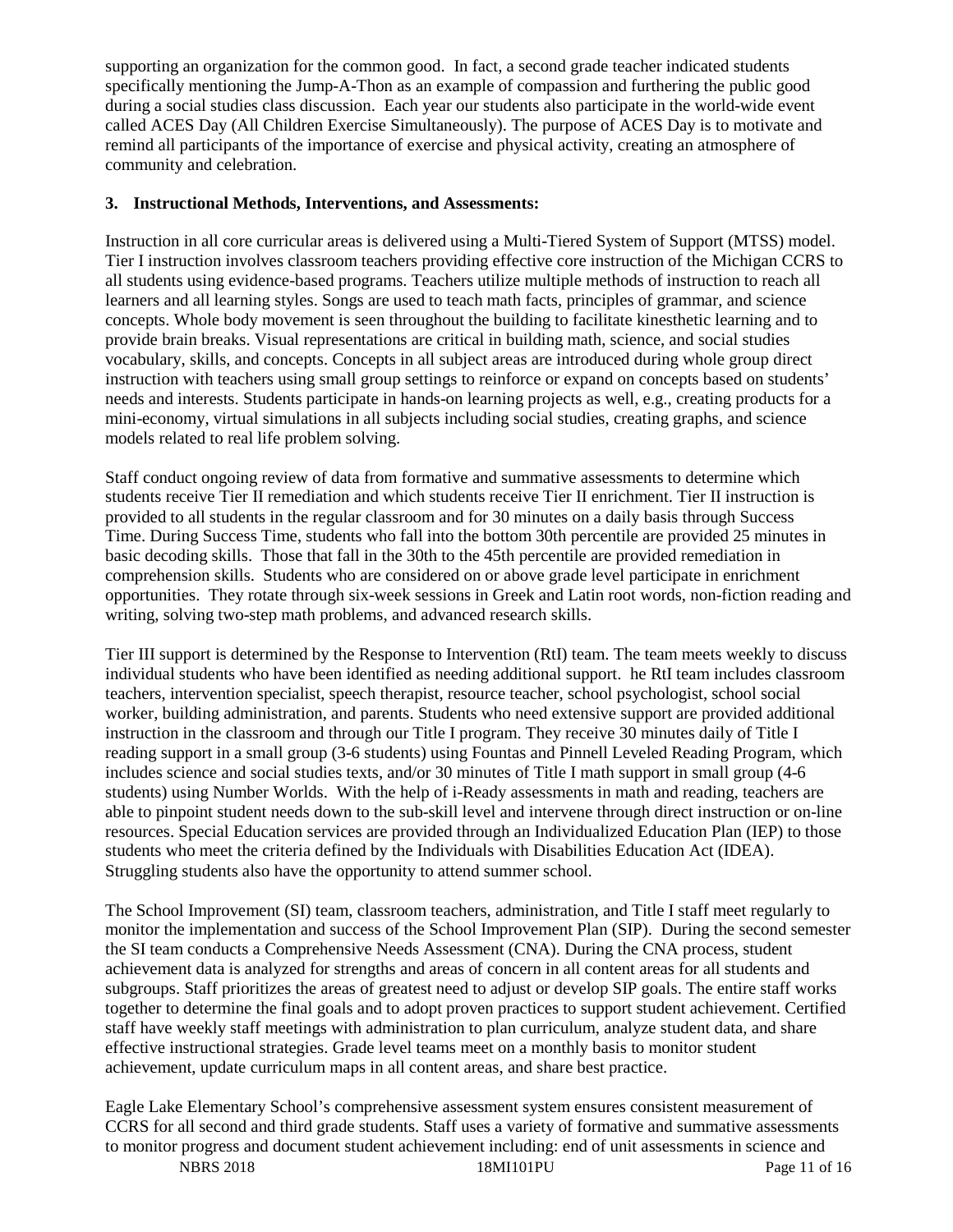social studies, Dynamic Indicators of Basic Early Literacy Skills (DIBELS), Easy Curriculum Based Measures (CBM) Math, running records, writing prompts and rubrics, Michigan Student Test of Educational Performance (M-STEP), i-Ready assessments and World Class Instructional Design and Assessment (WIDA) for English Language Learners.

Eagle Lake Elementary staff is committed to the success of all students. We systematically analyze student achievement, set goals, and identify strategies, activities, and resources to support learning. Instruction is differentiated to provide the challenge, support, and remediation needed to help each child "maximize his/her potential to be successful in life."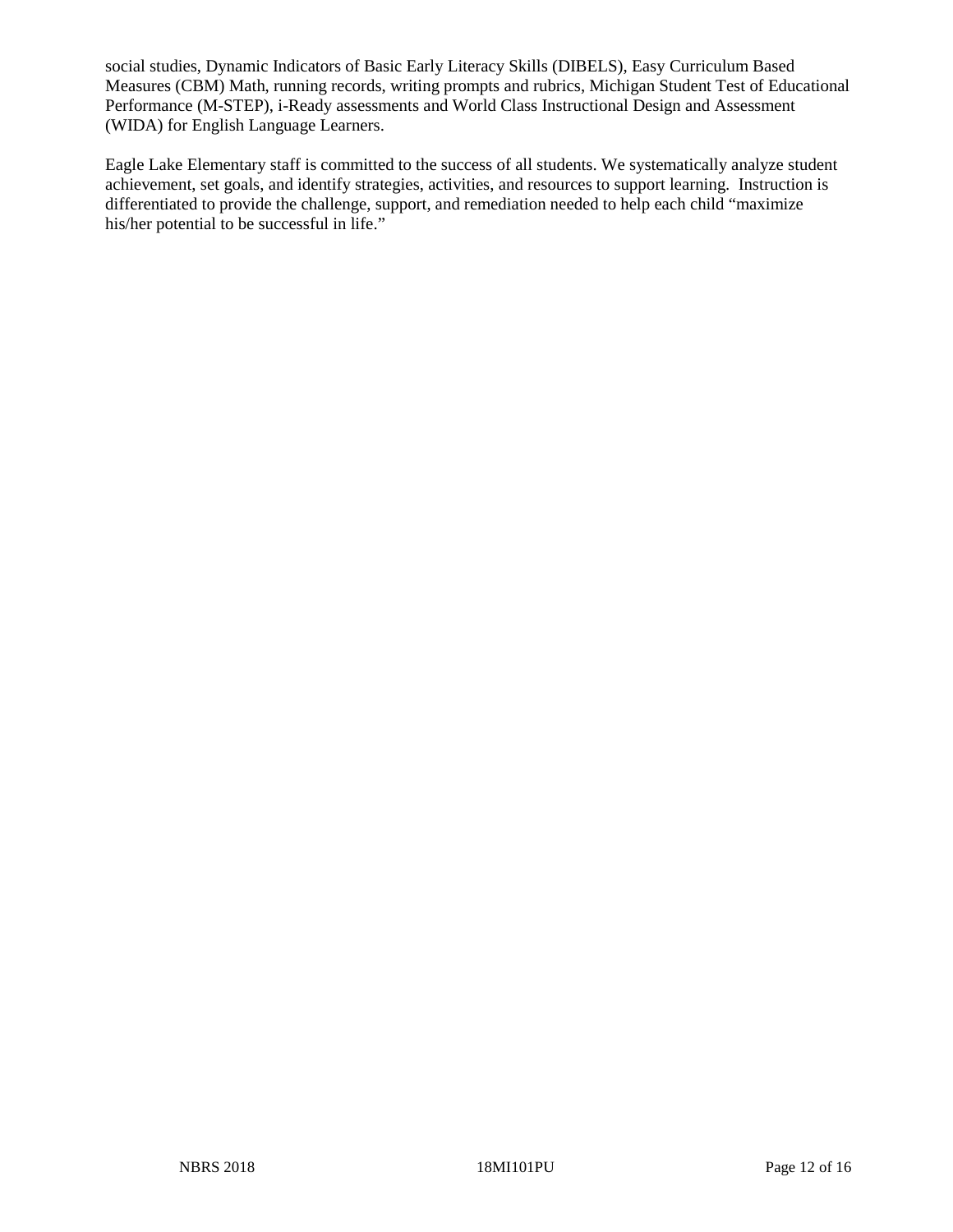## **1. School Climate/Culture:**

Eagle Lake Elementary School is a safe and welcoming environment, focused on maximizing student success in all areas of their lives.

Students are held to high behavioral standards and encouraged to always "Do Their P.A.R.T." At the beginning of each semester, we devote two half days of school to provide direct instruction and practice of behavior expectations for the school campus. Students are held accountable and celebrated for meeting the high standards set for them. They are recognized through classroom awards, P.A.R.T. tickets, "Awesome Eddie" certificates, in the monthly parent newsletter, as well as having their portraits displayed in the main showcase.

Inclusion and acceptance are important aspects of our school culture. On our playground we have a "Buddy Bench." The "Buddy Bench" provides an avenue for students to join a play group or find a new friend during recess, promoting their social and emotional growth. We also have a student Ambassador program that develops leadership skills with a select group of students from every classroom. These ambassadors welcome new students and help them with their transition to the school. They also participate in other leadership opportunities throughout the school year. Most recently the ambassadors organized week-long celebrations of our custodial and kitchen staff involving the entire school.

Students benefit from the support services provided by our Behavior Intervention Specialist. The social and emotional needs of students are addressed through individual plans, small support groups, and whole class sessions designed to help students achieve success at school. The needs of students, individually and collectively, are addressed in building and grade level team meetings, as well as in formal intervention strategy sessions. Our Prevention and Intervention program is designed to equip students with behavior management strategies that address a variety of concerns by enhancing problem-solving abilities, teaching decision-making skills, learning how to manage conflict/change, and/or developing a positive self-concept.

Students at Eagle Lake Elementary School don't have one teacher working with them for their success. They have an entire school family including teachers, aides, support staff, custodians, and bus drivers working together on their behalf. Staff is respected by the EPS community and known for providing extra time and attention to students. Staff openly share their feelings about the positive support they receive from their colleagues both professionally and personally. Collaboration about best practice and curriculum support occurs during weekly staff meetings. At times of personal hardships, staff always extends a helping hand, whether by providing meals, financial assistance, or emotional support. Our culture is one of support, belonging, and family.

## **2. Engaging Families and Community:**

The staff at Eagle Lake Elementary School recognizes the value of stakeholder participation and support. Because parental involvement is so critical to the success of our students, parents have many opportunities to participate, giving them a vested interest in the success of both their child and the school. We have a very involved PTO, which provides volunteers and financial support for a variety of extension activities. In addition to the PTO, parents are also invited to become members of the Parent Advisory Board (PAB) and our SI team. During PAB meetings, parents are provided information about various school programs. Staff members from the featured topic area are available for parents to ask questions or to provide feedback.

Our Behavior Intervention Services team provides opportunities for stakeholders to be involved in student support and success. Family Reading Nights provide parents and children the opportunity to enjoy a meal of pizza, hear a story, do a related craft project, interact with the public library staff, and get resources in a nonthreatening way to assist with both literacy and parenting skills. Behavior Intervention Services sponsors Safe Schools Week, with various high school service groups participating in activities for the students at Eagle Lake Elementary School, culminating in an evening family night.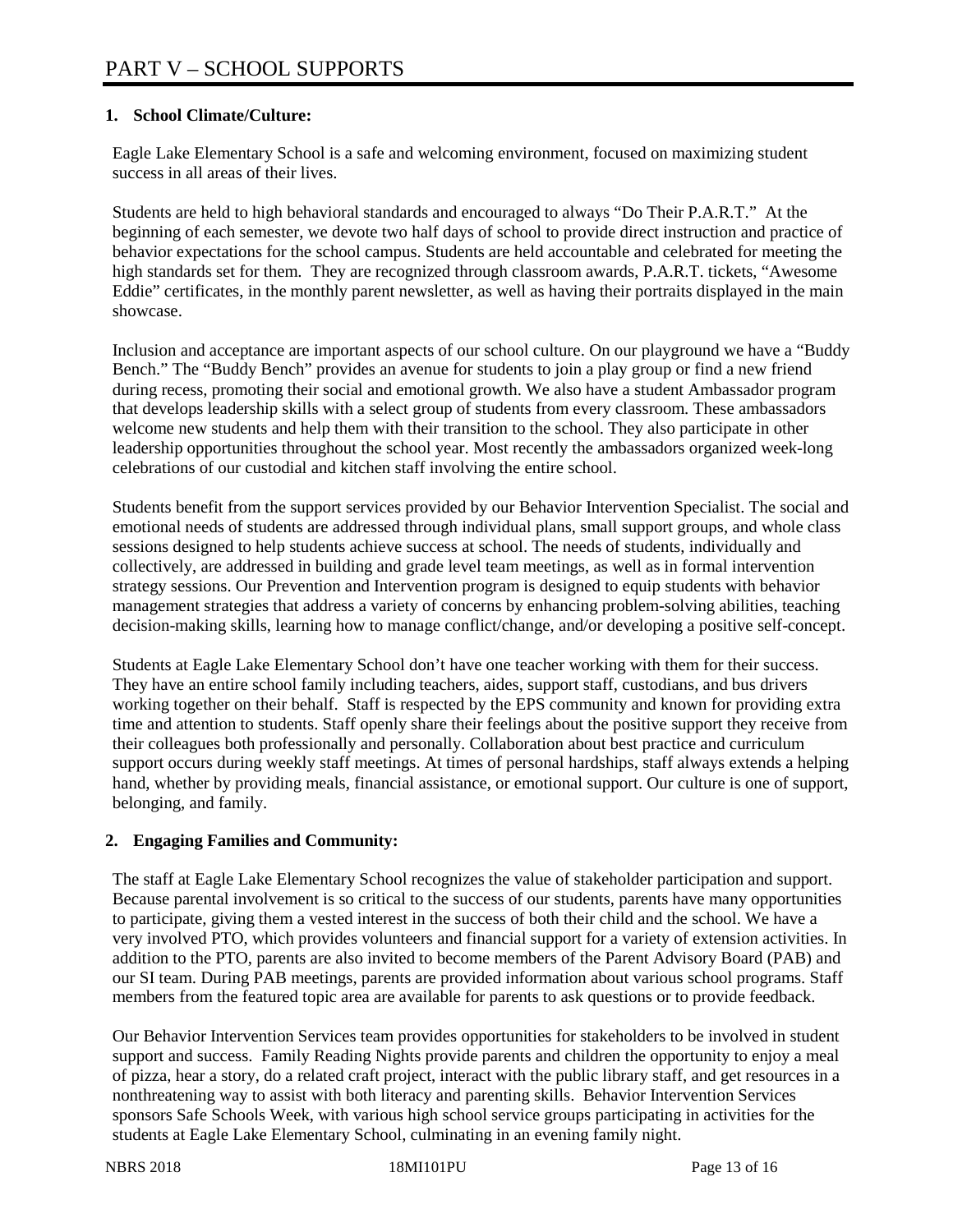Local media, including both newspapers and television stations, keep stakeholders informed of events at the school. Teachers submit press releases about student successes. Our BOE showcases a different school or program at each meeting, providing the community with information about student successes and challenges. Our school participates in the "I Love to Read" challenge, working to earn a visit from a local TV station to highlight our reading. Meteorologists present weather safety information in school assemblies, providing real world application of science concepts.

Technology has improved our ability to engage families and communities. District social network feeds, including Twitter and Facebook, allow parents to keep informed of happenings at the school and to provide comments back. Teachers also have classroom webpages to keep the community abreast of activities and assignments. chool newsletters are distributed electronically, saving resources and ensuring that information reaches the parents.

Eagle Lake Elementary School's Social Committee provides team building support for staff and students, while also involving the community. Students participate in Spirit Days by bringing in donations for the Food Pantry. We partner with government social agencies to "Adopt a Family" at Christmas time, providing physical and emotional support during the holidays. The Social Committee also organizes and hosts an annual Volunteer Tea, to recognize all the people who gave of their time and resources to support the school and help our students.

#### **3. Professional Development:**

Relevant, job-embedded professional development opportunities are made available to staff throughout the year. Each school year staff is provided five days of Professional Development (PD) at the district level; three at the start of the school year with an additional day in October and another in February. The focus of the professional development during the first three days is determined by the District Improvement Plan. Staff has the opportunity to engage in personalized learning by selecting courses that are specific to their professional growth plans for the remaining two days. Building-based PD, determined by the SIP, is provided during weekly staff meetings. Teachers from other districts were invited to share expertise as new programs were introduced to support the SIP. The long term purpose, stated on every staff meeting agenda is: "To work as a professional learning community continually improving our instructional skills to effectively support student learning."

The Eagle Lake Elementary School staff engages in a broad spectrum of PD training. In the curriculum area of language arts, all staff have been trained in the use of Fundations, Shurley Grammar, Fountas & Pinnell, MAISA ELA units, DIBELS, and running records. Staff from the Primary School met with teachers from Eagle Lake and observed lessons as an introduction to the Fundations program. Eagle Lake staff met with Intermediate teachers to assist with the development of their Success Time program. Math professional development training included MAISA math units and the support of an on-site math coach during the 2014 -15 and 2015-16 school years. Battle Creek Science Units training and time to unpack the NGSS with coworkers in other buildings has been provided to teachers of science. Training in the use of technology and software to enhance student learning has been extensive and is an ongoing process. During the implementation of our one-to-one initiative, staff was supported with on-site Google trainers throughout the year. As lifelong learners, staff is continuously improving their skill set, enabling them to provide a better educational experience for all students. Whether staff is learning new curriculum standards or innovative ways to present existing curriculum, the students are the ones who benefit the most, as evidenced by our data.

In 2016, staff and students were provided training by Dr. Marcia McEvoy, an anti-bullying expert, on the topic of preventing peer mistreatment and enhancing caring relationships. The training strengthened our school-wide positive support system and made expectations visible and understandable for students. Staff uses research-based strategies and common language when dealing with student behavior.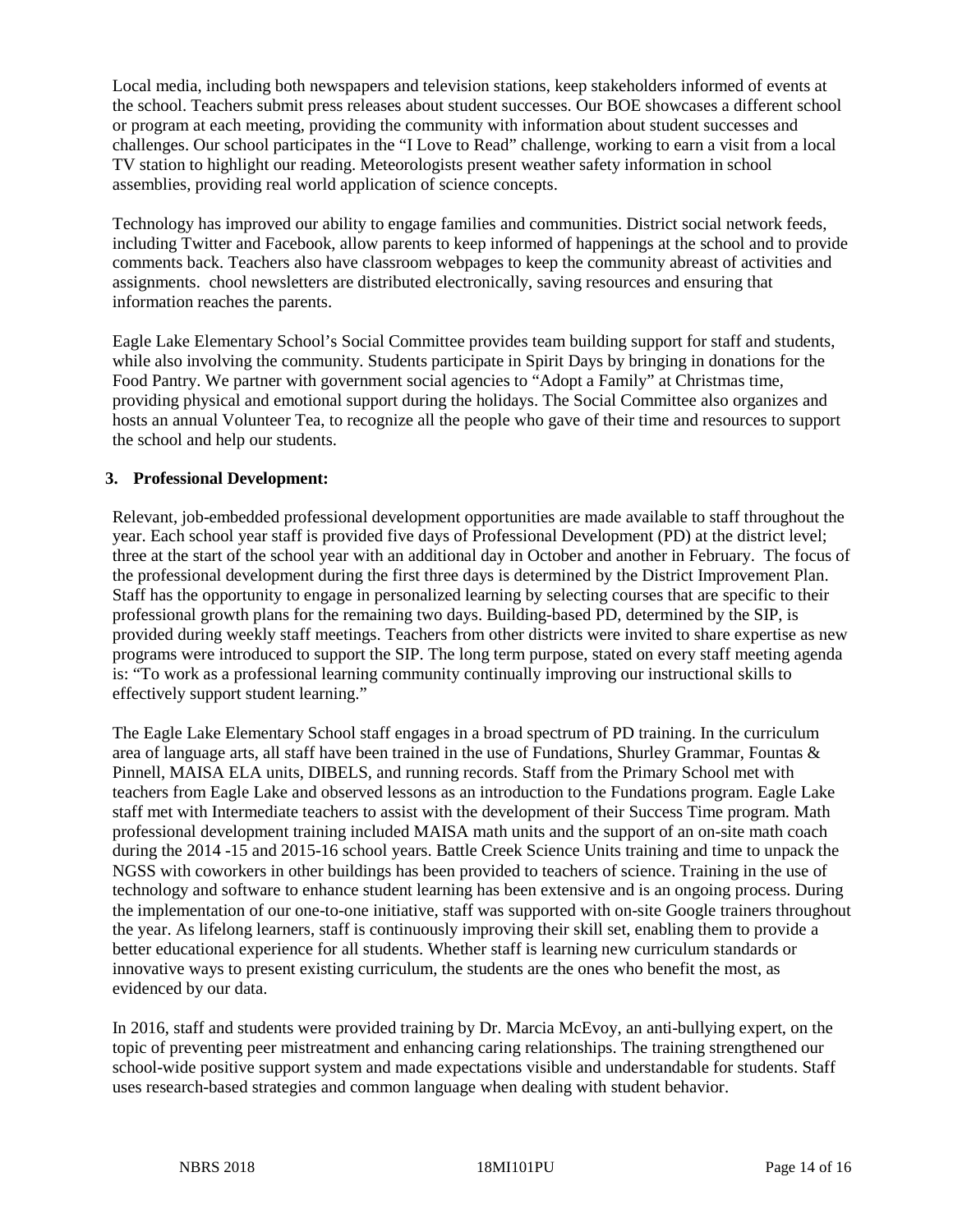#### **4. School Leadership:**

Good leadership is a hallmark of a successful venture, whether in business or education. The leader sets the tone and vision for the organization. Eagle Lake Elementary School is fortunate to have strong leadership. Our BOE is a cohesive group that is reflective of the community and committed to the success of our school. Operating with the direction of the BOE, the superintendent and assistant superintendent establish the curricular goals and direction of the district. The work towards accomplishing those goals and motivating staff to share the district's vision comes down to the building principal. The principal, with the support of the BOE, superintendent, and district level administration, embraces the role of school leader and empowers the staff in leadership opportunities.

The principal closely monitors student achievement data and classroom instruction to ensure that all students are provided equitable and challenging learning experiences. She works to keep staff informed of changes in the law, policies, practices, and expectations at state, district, and building levels. She ensures the goals of the SIP are monitored and supported through fiscally sound management of the available resources.

All stakeholders have easy access to the principal. An open-door policy creates an environment where teachers feel valued and supported, students feel free to discuss difficulties and accomplishments, and parents feel comfortable approaching with questions or concerns. Many families stop to visit with the principal during Open House, when volunteering in the building, or at other community functions. The principal meets with the PAB committee three times per year to share new instructional goals, discuss educational topics, receive questions and/or suggestions for improvement, and facilitate communication between parents and the school.

The principal supports the professional growth and learning of all staff. One indicator of a good leader is trust in the team under her. Every teacher has the opportunity to take on leadership responsibilities. Our SI team consists of four teachers who represent the various programming options in our school. The team meets weekly during the second semester to review data, curriculum, programs, survey results, and student success. Beyond the SI team, teachers can employ their various strengths and interests in a variety of leadership opportunities, including Building Council, Social Committee, Science Olympiad coordinator, Math-a-Rama coordinator, Field Day committee, and Young Author's Day committee. Teachers also provide leadership for their grade level teams by planning common experiences for students that enrich the educational experience, e.g., reading rewards in a Minute to Win It format. Every teacher has an area or opportunity for leadership.

Student success is a shared responsibility, supported by a wide base of leaders. A wide base provides a more stable foundation. Leadership at all levels from the BOE to the classroom provides this foundation for our students to flourish.